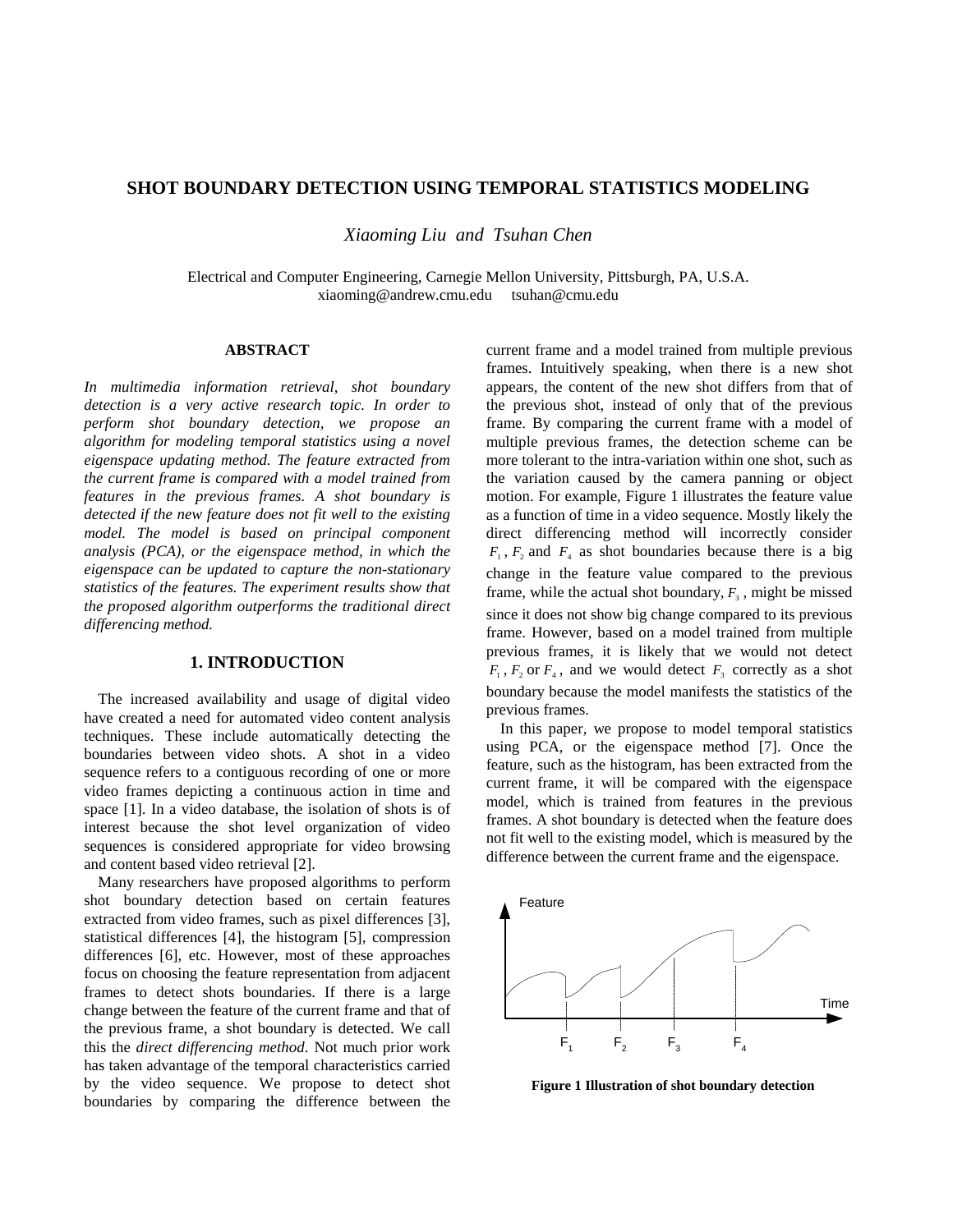The eigenspace method has been used in many fields, such as data compression [8], feature extraction [9], and object recognition [10]. Murakami and Kumar proposed the first eigenspace updating algorithm [11] to train the eigenspace on the fly as new samples come in. Chandrasekaran et al. proposed another updating algorithm based on Singular Value Decomposition (SVD) [12]. However, both algorithms assume stationary feature statistics. For the non-stationary case, the eigenspace should be based more on the statistics of recent samples and less on the statistics of older samples. In this paper, we propose a novel algorithm to accomplish this.

The paper is organized as follows. The shot boundary detection algorithm will be presented in Section 2. In Section 3, we will introduce the proposed statistics modeling method via eigenspace updating. In Section 4, we compare the detection performance between our algorithm and the traditional direct differencing method using realistic test video sequences. The conclusion and future work are presented in Section 5.

# **2. SHOT BOUNDARY DETECTION ALGORITHM**

In the shot boundary detection algorithm, when a new frame  $F_n$  becomes available, its histogram representation  $X_n$  is computed. Suppose we already train an eigenspace based on histograms of the previous frames,  $F_{n-1}$ ,  $F_{n-2}$ ,... using our modeling algorithm introduced in the next section. Now the new histogram  $X<sub>n</sub>$  is projected into the existing eigenspace via the following equation:

$$
w_i = \phi_{n-1}^{(i)} \, X_n - \hat{M}_{n-1} \, i = 1, 2, \dots, N \tag{1}
$$

where  $\phi_{n-1}^{(i)}$  is the *i*-th eigenvector of the eigenspace at time  $n-1$ ,  $\hat{M}_{n-1}$  is the mean histogram at time  $n-1$ , *N* is the dimension of the eigenspace, and  $w_i$  is the *i*-th coefficient of  $X_n$  in the eigenspace. Based on the coefficients, we can reconstruct the histogram  $X_n$  by

$$
\hat{X}_n = \sum_{i=1}^N w_i \phi_{n-1}^{(i)} + \hat{M}_{n-1}
$$
 (2)

The difference between  $X_n$  and  $\hat{X}_n$ ,  $\varepsilon_n = ||X_n - \hat{X}_n||^2$ , can then be used to measure how well the current histogram *X <sup>n</sup>* can fit to the eigenspace model.

If the current frame is the start frame of a new shot, we will obtain a relatively large  $\varepsilon_n$ . Therefore, a particular frame  $F_n$  is detected as a shot boundary if  $\varepsilon_n$  is larger than a pre-defined threshold.

#### **3. MODELING OF TEMPORAL STATISTICS**

We propose two algorithms for modeling temporal statistics. When the dimension of the eigenspace is close to the dimension of the feature space, we will perform PCA based on updating a covariance matrix, which will be introduced in Section 3.1. If the dimension of the eigenspace is much smaller than the dimension of the feature space, an algorithm based on updating an innerproduct matrix will be used, which is introduced in Section 3.2.

### **3.1 Updating the covariance matrix**

Since PCA is to determine the eigenvectors given samples in the feature space, the first step in PCA is to estimate the mean and covariance of the samples. Let  $X_n$  denote the random process, where each  $X_n$  is a  $d$ dimension feature vector. We estimate the mean,  $\hat{M}_n$ , of this random process at each time *n* as follows.

$$
\hat{M}_n = \frac{X_n + \alpha_m X_{n-1} + \alpha_m^2 X_{n-2} + \cdots}{1 + \alpha_m + \alpha_m^2 + \cdots}
$$
 (3)

where  $\alpha_m$  is called the *decay parameter*. It controls how much the previous samples contribute to the estimation of the current mean compared to the current sample. Assume  $0 < \alpha_m < 1$ . The mean estimator can be formed as:

$$
\hat{M}_n = \alpha_m \hat{M}_{n-1} + (1 - \alpha_m) X_n \tag{4}
$$

which shows that based on the current sample and the previous mean, we can obtain the new mean in a recursive manner. How to choose  $\alpha_m$  mainly depends on the knowledge of the random process. If the statistics of this random process change fast, we will choose a smaller  $\alpha_m$ . If the statistics change slowly, a larger  $\alpha_m$  will perform better.

Similarly, the covariance matrix  $\hat{C}_n$  can be estimated as follows:

$$
\hat{C}_n = \alpha_v \hat{C}_{n-1} + (1 - \alpha_v)(X_n - \hat{M}_n)(X_n - \hat{M}_n)^T
$$
 (5)

Here  $\alpha_{\nu}$  is also a decay parameter. Now we have  $\hat{C}_n$  at time *n*, we can perform PCA for  $\hat{C}_n$  and obtain the corresponding eigenvectors. We keep *N* eigenvectors corresponding to the *N* largest eigenvalues. In the recursive updating process, we only need to store the mean vector  $\hat{M}_n$  and the covariance matrix  $\hat{C}_n$ . All the previous samples can then be thrown away.

### **3.2 Updating the inner-product matrix**

If the dimension of the feature space *d* is large, it is very inefficient to store and update the covariance matrix  $\hat{C}_n$ .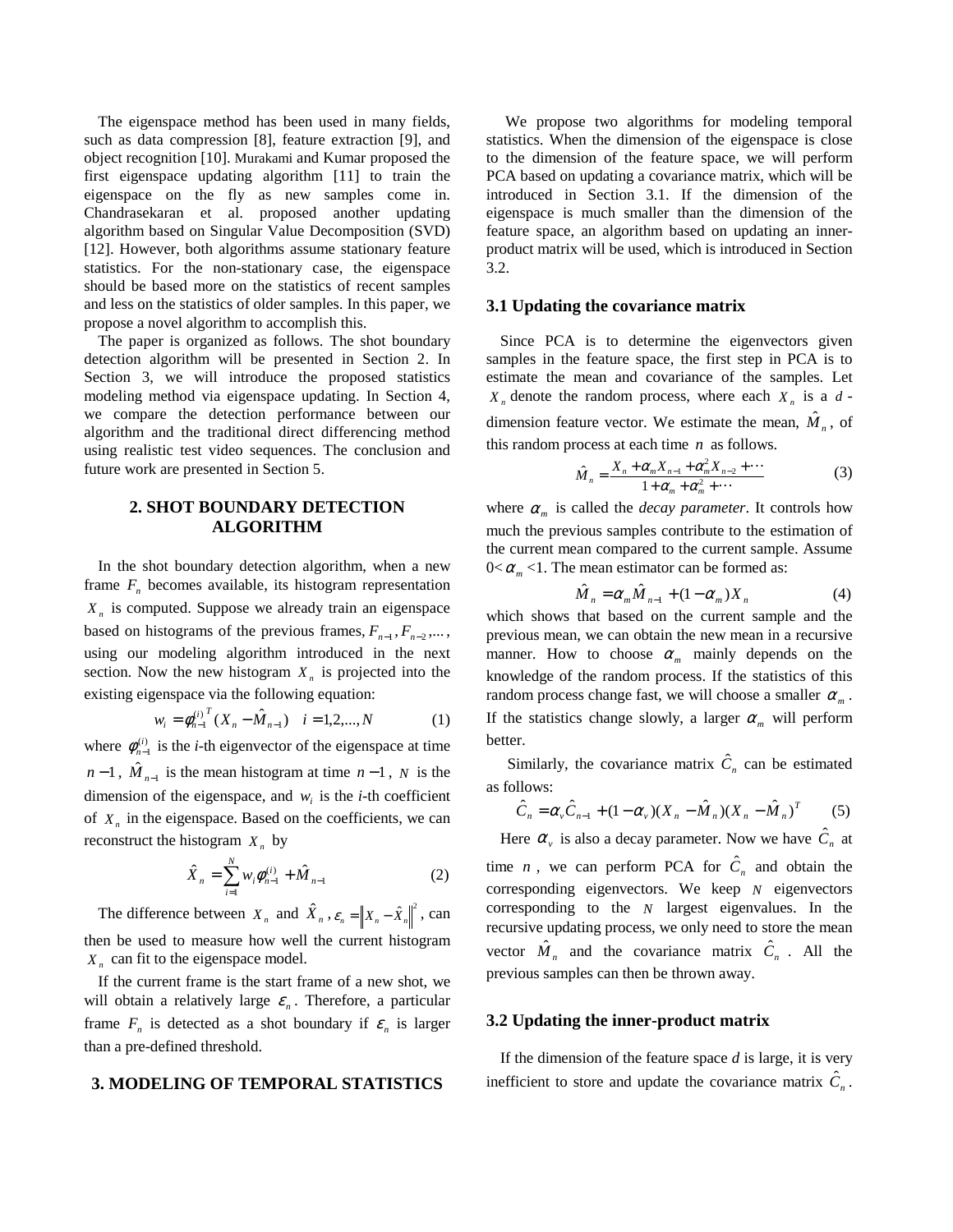To solve this problem, we propose a modeling algorithm based on updating the inner-product matrix.

Suppose at time  $n$ , we already have done PCA for the random process till time *n* −1. Thus we have eigenvectors  $\phi_{n-1}^{(i)}$  and eigenvalues  $\lambda_{n-1}^{(i)}$  of the covariance matrix  $\hat{C}_{n-1}$ , which can be expressed as

$$
\hat{C}_{n-1} = \lambda_{n-1}^{(1)} \phi_{n-1}^{(1)} \phi_{n-1}^{(1)}^T + \lambda_{n-1}^{(2)} \phi_{n-1}^{(2)} \phi_{n-1}^{(2)T} + \dots + \lambda_{n-1}^{(d)} \phi_{n-1}^{(d)} \phi_{n-1}^{(d)T}
$$
\n(6)

where the eigenvalues,  $\lambda_{n-1}^{(i)}$ , have been sorted in decreasing order and the superscript indicates the order of eigenvalues. By retaining only the first *Q* eigenvectors (with the largest eigenvalues), we can approximate  $\hat{C}_{n-1}$ as

$$
\hat{C}_{n-1} \approx \lambda_{n-1}^{(1)} \phi_{n-1}^{(1)} \phi_{n-1}^{(1)} + \lambda_{n-1}^{(2)} \phi_{n-1}^{(2)} \phi_{n-1}^{(2)} + \dots + \lambda_{n-1}^{(Q)} \phi_{n-1}^{(Q)} \phi_{n-1}^{(Q)^T}
$$
\n(7)

The criteria for choosing *Q* vary, and depend on practical applications. Now we can use (4) to estimate the mean at time *n*. By replacing  $\hat{C}_{n-1}$  in (5) with (7), we can obtain

$$
\hat{C}_n = B_n B_n^T \tag{8}
$$

where

$$
B_n = \left[ \sqrt{\alpha_v \lambda_{n-1}^{(1)}} \phi_{n-1}^{(1)} \cdots \sqrt{\alpha_v \lambda_{n-1}^{(N)}} \phi_{n-1}^{(N)} \sqrt{1 - a_v} (X_n - \hat{M}_n) \right]
$$
\n(9)

An inner-product matrix can be formulated as

$$
A_n = B_n^T B_n \tag{10}
$$

Elements of  $A_n$  can be described as follows:

$$
(A_n)_{i,j} = \alpha_v \sqrt{\lambda_{n-1}^{(i)} \lambda_{n-1}^{(j)}} \delta_{ij}; \quad i, j = 1, 2, ..., Q
$$
  
\n
$$
(A_n)_{i, Q+1} = (A_n)_{Q+1,i} = \sqrt{\alpha_v (1 - \alpha_v) \lambda_{n-1}^{(i)}} (X_n - \hat{M}_n); \quad i = 1, 2, ..., Q
$$
  
\n
$$
(A_n)_{Q+1, Q+1} = (1 - \alpha_v) (X_n - \hat{M}_n)^T (X_n - \hat{M}_n).
$$
 (11)

Since  $A_n$  is a matrix with the size of  $Q+1$  by  $Q+1$ , smaller than  $\hat{C}_n$ , we can easily determine its eigenvectors  $\psi_n$ , which satisfy

$$
B_n^T B_n \psi_n^{(i)} = \lambda_n^{(i)} \psi_n^{(i)} \quad i = 1, 2, ..., Q + 1 \tag{12}
$$

Pre-multiplying (12) with  $B_n$ , we obtain the eigenvectors of  $\hat{C}_n$  as follows:

$$
\phi_n^{(i)} = \lambda_n^{(i)} \frac{1}{2} B_n \psi_n^{(i)} \quad i = 1, 2, ..., Q+1
$$
 (13)

We summarize the iterative modeling algorithm as follows:

#### *Initialization:*

1. Given the first two samples  $X_0, X_1$ , estimate the mean,  $\hat{M}_1$ , using (4), and construct the matrix

$$
B_1 = \left[ \sqrt{\alpha_v} \left( X_0 - \hat{M}_1 \right) \quad \left( X_1 - \hat{M}_1 \right) \right] \tag{14}
$$

2. Based on (12) and (13), we can get the eigenvector  $\phi_1$ , and the eigenvalue  $\lambda_1$ .

## *Iterative updating:*

- 1. Get a new sample  $X_n$ .
- 2. Estimate the mean,  $\hat{M}_n$ , at time *n* by (4), and get  $B_n$  from (9).
- 3. Form the matrix  $A_n$  as in (11) and calculate its eigenvectors  $\psi_n$  and eigenvalues  $\lambda_n$ .
- 4. Sort the eigenvalues  $\lambda_n$ , and retain *Q* eigenvectors corresponding to the largest eigenvalues.
- 5. Obtain the eigenvectors at time *n* using (13).

Due to the approximation in (7), among the *Q* eigenvectors, typically the first few eigenvectors are more precise than the others. Therefore, in practice if we want to use *N* eigenvectors for shot boundary detection, we would keep *Q* to be a number larger than *N* .

#### **4. EXPERIMENTS**

In this section, we compare the shot boundary detection performance between our algorithm and the traditional direct differencing algorithm. As a statistics modeling method, our algorithm can be applied on any features that are suitable for shot boundary detection. In other words, the eigenspace can be used to model any features known in literature, such as the histogram, DCT coefficients [13], etc. In the following experiments we choose the histogram as the feature to work on.

We collect four video sequences as the testing data, which come from news videos and video recording of meetings. The snapshots of the testing videos are shown in Figure 2. Each frame is represented as a histogram with 256 bins, which is modeled using the algorithm introduced in Section 3.2. The performance is expressed in terms of recall and precision of shot boundary detection. By tuning a threshold, we can generate a recall-precision curve for each testing sequence. Given multiple recall-precision curves, we can average the precision values at each specific recall value, to obtain the recall-precision curve of the whole system. The experiment results are shown in Figure 3. Better detection performance is observed from the whole range of recall values. Especially when the recall value is closer to 1 or when the precision is maximized, which are the operation points that most of the systems prefer to work at, our algorithm has about 5~13% better performance than the direct differencing method.